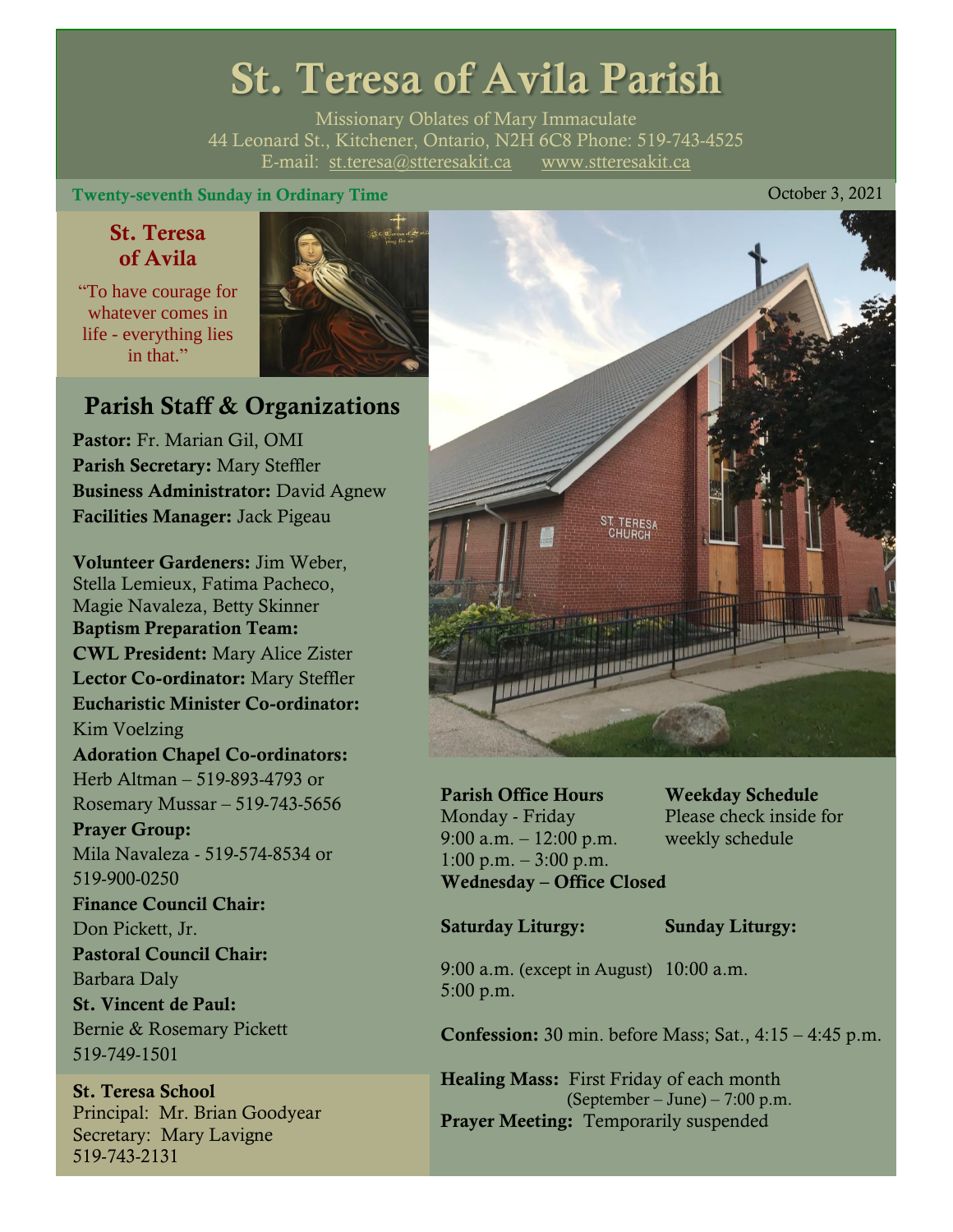## **27 th Sunday in Ordinary Time**

In today's Gospel (Mk 10:2-16) Jesus is again being tested by the Pharisees on the issue of divorce. They were right that Moses allowed divorce. This is found in Deuteronomy 24:1. Jesus answered them by referring back to what Moses did which, according to Him was due to the hardness of heart of the people. But even then, Jesus pointed out that from the beginning, marriage was destined by God to make a man and a woman one flesh and no one can put asunder.

**"'God made them male and female.' 'For this reason a man shall leave his father and mother and be joined to his wife, and the two shall become one flesh.' So they are no longer two, but one flesh. Therefore, what God has joined together, let no one separate."**



In private, Jesus' disciples question Him further about this teaching on divorce. It is to His disciples that Jesus lays out the implications of His teaching by explaining that remarriage after divorce is adultery. Jesus' teaching was more restrictive than the teaching of the Pharisees, which permitted remarriage. Jesus further distinguished His teaching from the cultural norms of His time by applying His words equally to men and women. At first glance, the final part of today's Gospel seems unconnected to the previous teaching about divorce. When read together, however, these passages present a strong picture of Jesus' emphasis on the importance of family. God intended for women and men to be joined together in marriage. Among the purposes of marriage is the raising of children. By welcoming children and fostering their relationship with God, parents and families bear witness to the Kingdom of God.

"I had a father and mother, who were devout and feared God. Our Lord also helped me with His grace. All this would have been enough to make me good, if I had not been so wicked."

St. Teresa of Avila

#### Diocese of Hamilton Prayer Calendar 2021

October 4 – Rev. Bernard (Mike) Francis October 5 – Rev. Donald Wilhelm October 6 – Felician Franciscan Sisters  $(C.S.S.F.)$ October 7 – Rev. Vincent Kim Van Toan October 8 – Rev. Valentine Onwunjiogu October 9 – Rev. Msgr. Pierre-Philippe Jean-Pierre

October 10 – Twenty-eighth Sunday in Ordinary Time

## **Vocations**

#### **Twenty-seventh Sunday in Ordinary Time October 3, 2021**

Matrimony - a beautiful vocation so misused today. Celibacy - a beautiful gift so misunderstood today. Whether we do God's work in pairs or as a single person in ministry or in a community, we do God's work because He calls us. If you feel God is calling you to a Church vocation, call Most Reverend Wayne Lobsinger, VG, EV, Auxiliary Bishop & Vocations Director, Diocese of Hamilton at (905) 528-7988 x2222.

[vocations@hamiltondiocese.com](mailto:vocations@hamiltondiocese.com)  <https://hamiltondiocese.com/vocations/>

# *Serra Prayer for Vocations*

 $\_$ 

*O God, Who wills not the death of a sinner, but rather that he be converted and live, grant we beseech You, through the intercession of the Blessed Mary ever Virgin, Saint Joseph her spouse, Saint Junipero Serra, and all the saints, an increase of labourers for Your Church, fellow labourers with Christ to spend and consume themselves for souls, through the same Jesus Christ, Your Son, Who lives and reigns with You in the unity of the Holy Spirit, One God forever and ever.* 

 *Amen.*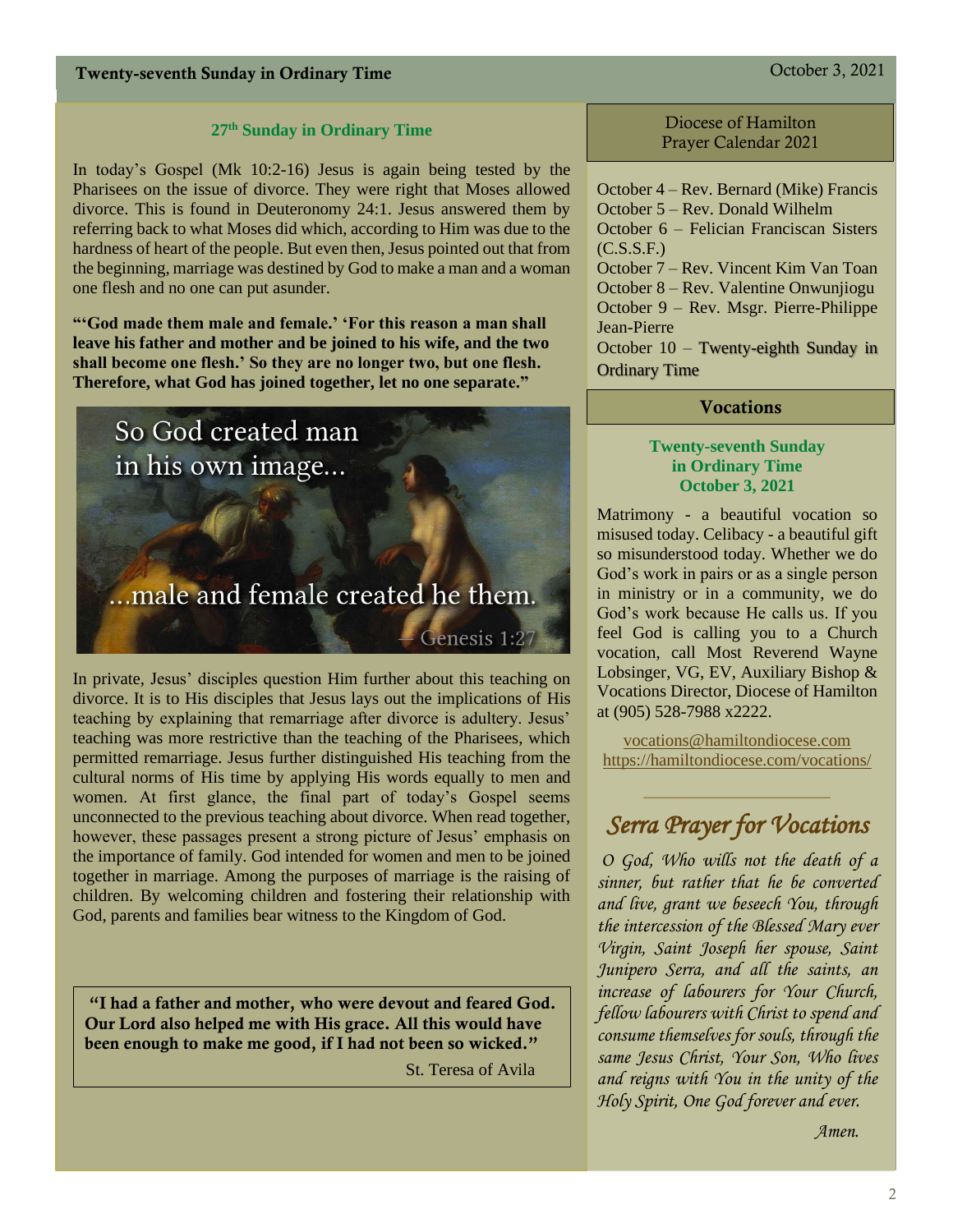# Twenty-seventh Sunday in Ordinary Time Contract Contract Contract Contract Contract Contract Contract Contract Contract Contract Contract Contract Contract Contract Contract Contract Contract Contract Contract Contract Con





# Adoration Chapel

The Divine Mercy Chapel is now open for Adoration of the Most Blessed Sacrament. The chapel will be open Monday to Friday, 9 a.m. to 8 p.m. If you are willing to dedicate even 15 minutes of your time, please contact the parish office and we will place you on the list.

We require at least one person per hour for adoration. Following the restrictions of the Ontario Health Ministry, we can have a maximum of 2 people in the chapel at a time. Please see the Chapel Guidelines as you enter the chapel. To sign up, please call the parish office - 519-743-4525.

**Mass Intentions for 2021** – The offering of Mass for the deceased, the sick, a personal intention, in thanksgiving, a special intention such as an anniversary, birthday, etc. is an act of deep faith and a most excellent way of remembering a loved one. Please call the parish office if you would like to request a Mass.

Parish Office – *Important Up-dated Information*  Our Parish Office is open Mon., Tues., Thurs. and Fri. from 9 a.m.  $-3$  p.m. As parish offices reopen, protocols have been established by the Diocese of Hamilton to do this safely. At this time, admittance to the parish office is by appointment only and you are required to wear a mask. Please call or email the parish office at 519-743-4525 or [st.teresa@stteresakit.ca](mailto:st.teresa@stteresakit.ca) to make an appointment, if you need any assistance.

Pastoral Care of the Sick – If a loved one or family member is seriously sick, please do not hesitate to contact the parish office early, so that the sick person is able to make a good Confession and receive the sacraments while he/she is fully aware. Thank you for your assistance in ensuring we provide good pastoral care to your family and loved ones.

Parish Records – We would be most grateful if you could notify the office of any changes you have experienced, most especially any changes to your address, phone number and email. Thank you for your assistance in this matter.

## **Mass Intentions October 4, 2021 – October 10, 2021**

Tuesday, October 5, 2021 – **7:00 p.m**. **Group Mass Intentions** 

**+ Avis & Phil Onn –** *Ann & Michael Onn & Family*

Wednesday, October 6, 2021 – **8:30 a.m. + John Forthuber –** *Helene Meier*

Thursday, October 7, 2021 – **8:30 a.m.** *Memorial of Our Lady of the Rosary*  **Intentions of Elizabeth Heydel-Quintanilla –** *Ken and Betty*

Friday, October 8, 2021 – **8:30 a.m. Mass of Reparation**

Saturday, October 9, 2021 –

 **9:00 a.m.** – **+ Dominic Hennebry –** *Hennebry Family*

 **5:00 p.m.** – **+ Ludwig Ceh** – *Theresa Ceh & Family*

Sunday, October 10, 2021 – **10:00 a.m.** – **Twenty-eighth Sunday in Ordinary Time** – Year B – **Parishioners of St. Teresa Parish** 

#### Live-streaming on Zoom

The **10 a.m. Sunday Mass** will be live-streamed. To join Father, click on the following link: <https://zoom.us/j/5887658626> Password: 274733

#### **Daily Readings:**

Lectors may find daily readings at this link: https://readings.livingwithchrist.ca

**HEALING MASS - FIRST FRIDAY October 1, 2021 St. Teresa of Avila Parish, Kitchener**

> Adoration begins at 6 p.m. Confession will be available. Mass at 7 p.m.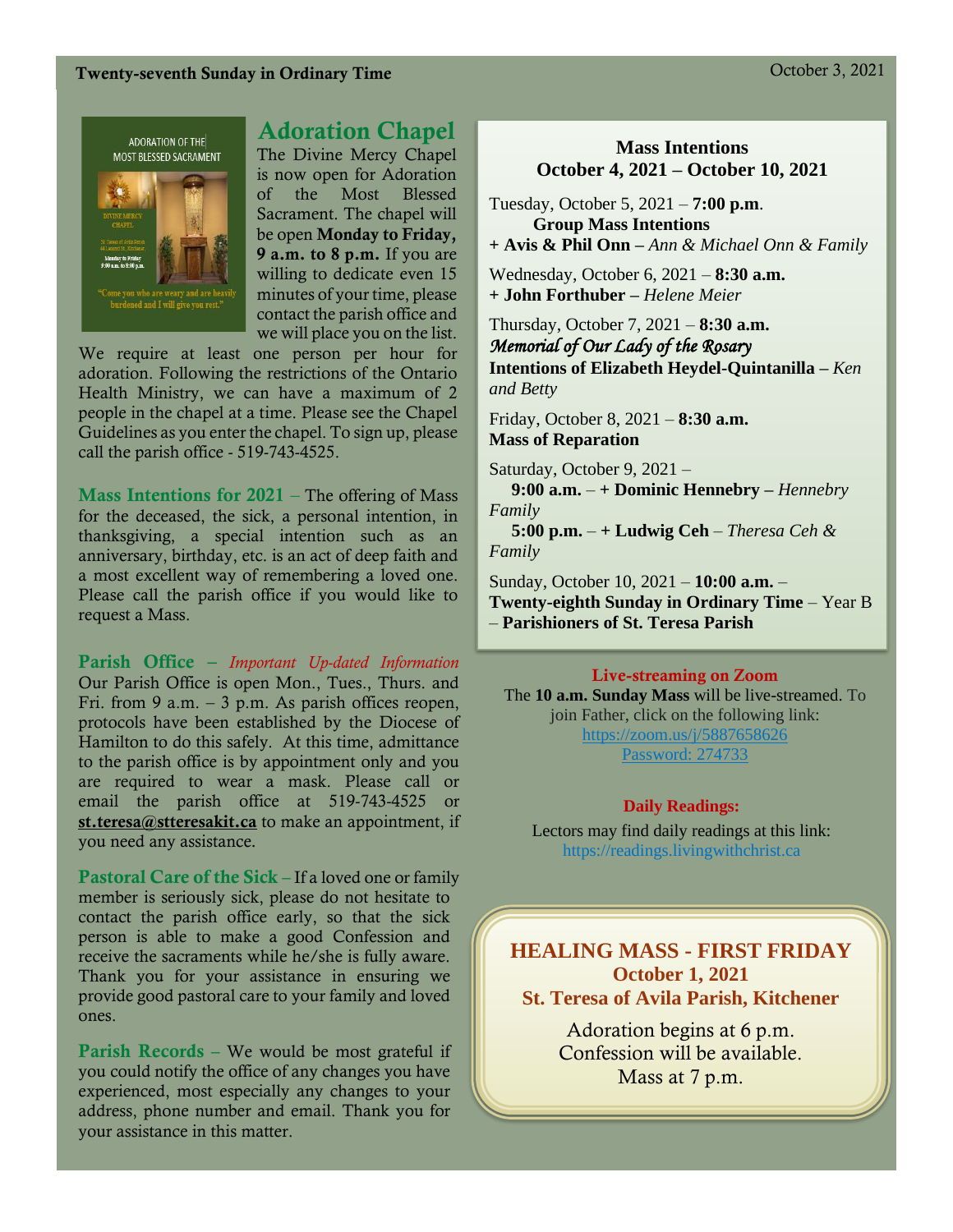# St. Teresa of Avila – Parish Feast Day

The Memorial of Saint Teresa of Avila, October 15, 2021, is fast approaching. If the weather permits, we would like to organize coffee and donuts following our celebration at the 10 a.m. Mass, on October 17, 2021. On this occasion, I would like to extend an invitation to all parents and students of St. Teresa School to join us for this solemn celebration honouring the patroness of our parish and school. A registration form is now on our website and we ask parents and parishioners to register. If we have more people than we can accommodate in our church, then we will host an outdoor Mass on our parking lot. To help us prepare for this celebration we will pray a Novena to St. Teresa of Avila. Please continue to check the bulletin for news on this upcoming celebration.

#### To register please click the following link: [http://stteresakit.ca/?page\\_id=2309](http://stteresakit.ca/?page_id=2309)

St. Teresa School Students – Welcome back students and staff. We look forward to seeing you as you come to school and invite you and your families to join us for Mass, here in the Church.

## First Reconciliation & First Holy Communion **Confirmation** Registration Meetings

Registration forms have been sent home with Grade 2/3 students and Grade 7/8 students at St. Teresa School and we wish to remind parents and candidates of their meetings. The meeting for **First Reconciliation and First Holy Communion** took place last Sunday, September 26, 2021. The meeting for **Confirmation** will take place this Sunday, **October 3, 2021** following the 10 a.m. Mass. These are mandatory meetings and we ask that you bring the completed registration forms to the meeting. If your child does not attend St. Teresa School or you missed or are unable to attend the meeting and you wish them to receive either of these sacraments, please call the parish office.

Parish Security and Keys – Just a reminder that as of July 28, 2021, following diocesan policy, the locks to the church, parish hall and rectory have been changed. Parish groups wishing to use our facility will need to pick up a key from the parish office and return it to the office following the meeting. Please do not hesitate to contact the parish office, with questions or for more information.

#### **Stewardship Report**

It is a wonderful blessing to once again gather as a parish community, in the church, albeit at a reduced capacity. We would ask you to continue to keep our parish in your prayers and prayerfully consider continuing your donations. Thank you to those who continue to remember the parish through financial donations - We appreciate your continued support!

We have several ways to support our parish - Pre-Authorized Giving, E-Transfer, credit card and donations can be dropped off in the collection basket after Mass or at the Parish Office.

For more information or if you require the necessary forms, please contact the Parish Office.

#### **Stewardship Report September 26, 2021**

| Building and Maintenance  \$ 75.00                   |  |
|------------------------------------------------------|--|
| Needs of the Canadian Church  \$ 70.00               |  |
| Funeral – Nikolaus Ebner $\ldots$ $\ldots$ \$ 150.00 |  |



Amen.